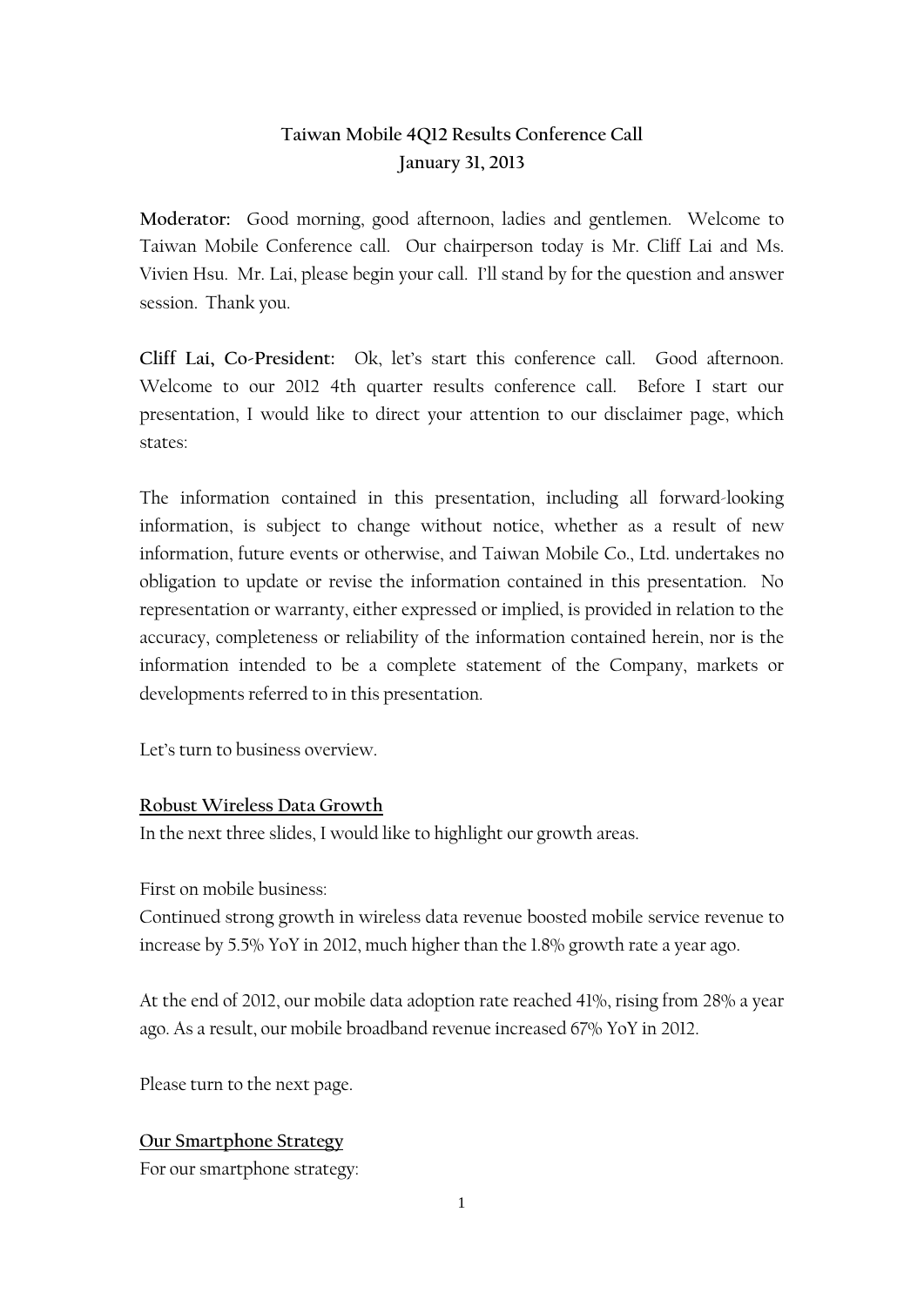Apart from the 9 exclusive smartphone models we currently have, we also have around 33 smartphone and tablet products on the market.

In 4Q12, boosted by iPhone 5 product launch, smartphone sales volume was up 37% from a year ago and accounted for 78% of total handsets sold. As a result, mid-to-low end product mix reduced to 37% for the quarter.

For year 2012, smartphone's payback period had slightly shortened, with its ARPU at 1.7x that of post-paid.

Please turn to next page.

## **CATV Growth Catalysts**

As indicated in the table, our internet subscriber number increase of 10% and DTV customer number growth of 68% were both higher than the 1% subscriber rise in analogue TV service in 4Q last year.

Our cable internet ARPU continued trending up, with high-speed (i.e. 20M& above) subscriber mix rising to 28% at the year end of 2012 vs. 12% a year ago.

Please turn to the next page.

## **New Product & Service**

This page of new products and services we launched during the 4th quarter is for your reference.

I will turn the mic to Vivien on our financial results.

## **Result Summary**

**Vivien Hsu, Co-President:** Please turn to the next page of your financial results summary.

## 4Q12 YoY Analysis

In 4Q last year, despite a higher iPhone sales volume due to sufficient supply this round compared to a year ago, TWM's consolidated EBITDA was up by 4% YoY on the back of healthy service revenue growth, stringent network cost control and better containment of handset subsidies.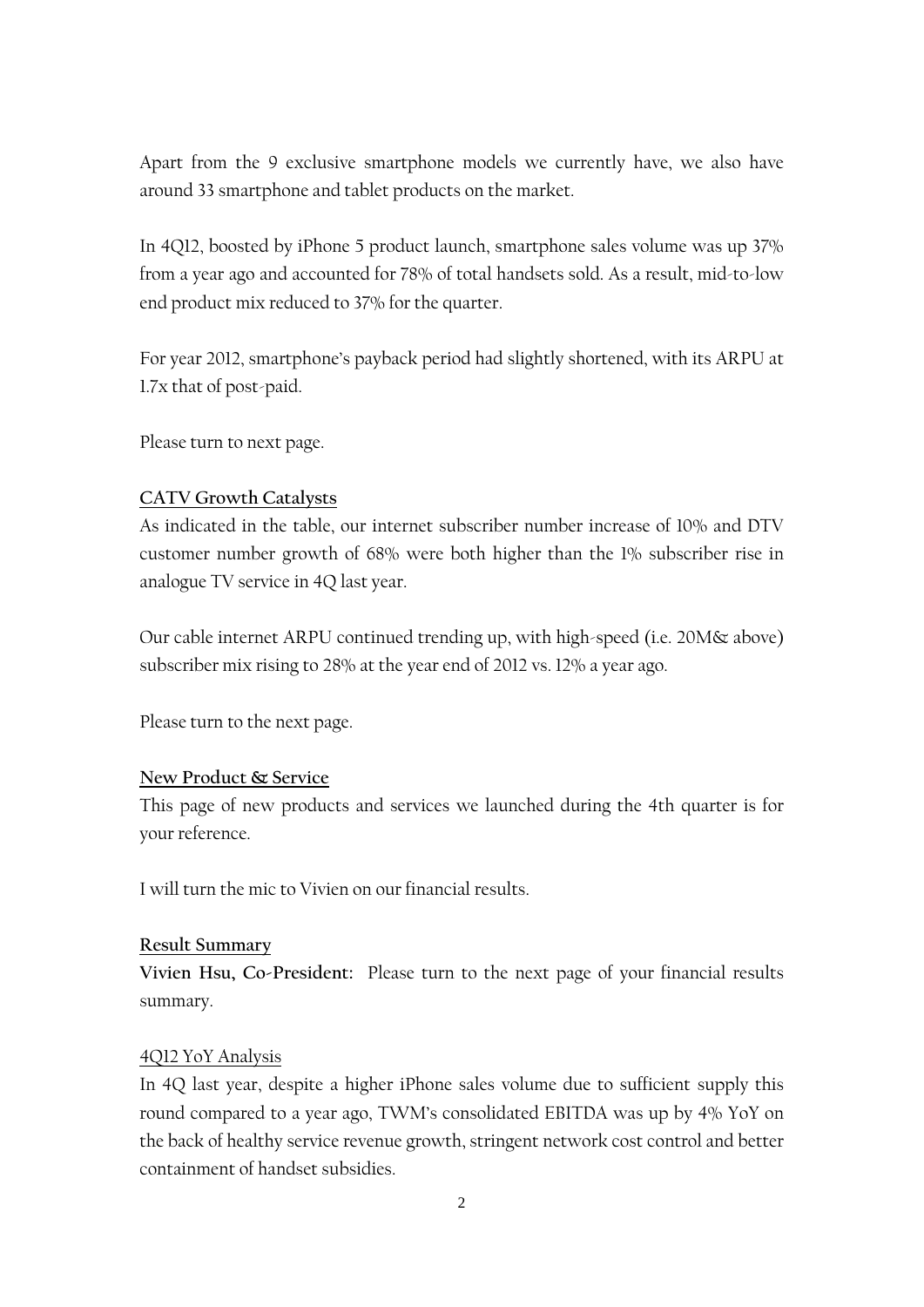## 2012 Full-Year Results

For 2012, consolidated EBITDA saw a YoY growth rate of 3%, credited to EBITDA increases from telecom and CATV businesses as well as the full-year inclusion of momo's profit contribution vs. 5.5 months a year ago.

In addition, less non-operating expenses in 2012, due to the THSR impairment loss made in 2011, also contributed to a 9% YoY rise in net income.

Benefiting from a capital reduction conducted in 3Q11, EPS for 2012 came in at NT\$5.46, up 16% from a year ago.

Please turn to the next page for our divisional performance.

## **Divisional Performance**

Although the launch of iPhone 5 weighed on CBG's EBITDA from a quarter ago, EBITDA showed a YoY rise due to stronger revenue increase and our measures taken to contain subscriber acquisition cost.

EBG's 4Q12 EBITDA QoQ growth was largely resulted from expense discipline. In addition, its rising mobile service revenue from enterprise customers also contributed to the YoY EBITDA increase.

HBG posted a stable YoY profit increase from 1) better economies of scale in broadband business and 2) a higher blended ARPU as a result of selling more services per household.

Despite a YoY EBITDA drop resulted from weaker macro-economics, momo showed a sequential EBITDA increase, credited to its expanding revenue from virtual channels and operation loss reductions in China.

Let me turn the presentation over to Rosie for balance sheet and cash flow analyses.

## **Balance Sheet Analysis**

**Rosie, CFO & Spokesperson:** On the Assets side, Inventory's QoQ and YoY increases were a reflection of higher smartphone sales. Full-year long-term investments increase included a 20% stake in Taiwan Pelican Express made by momo and capital calls from our 49.9%-held Taipei New Horizon.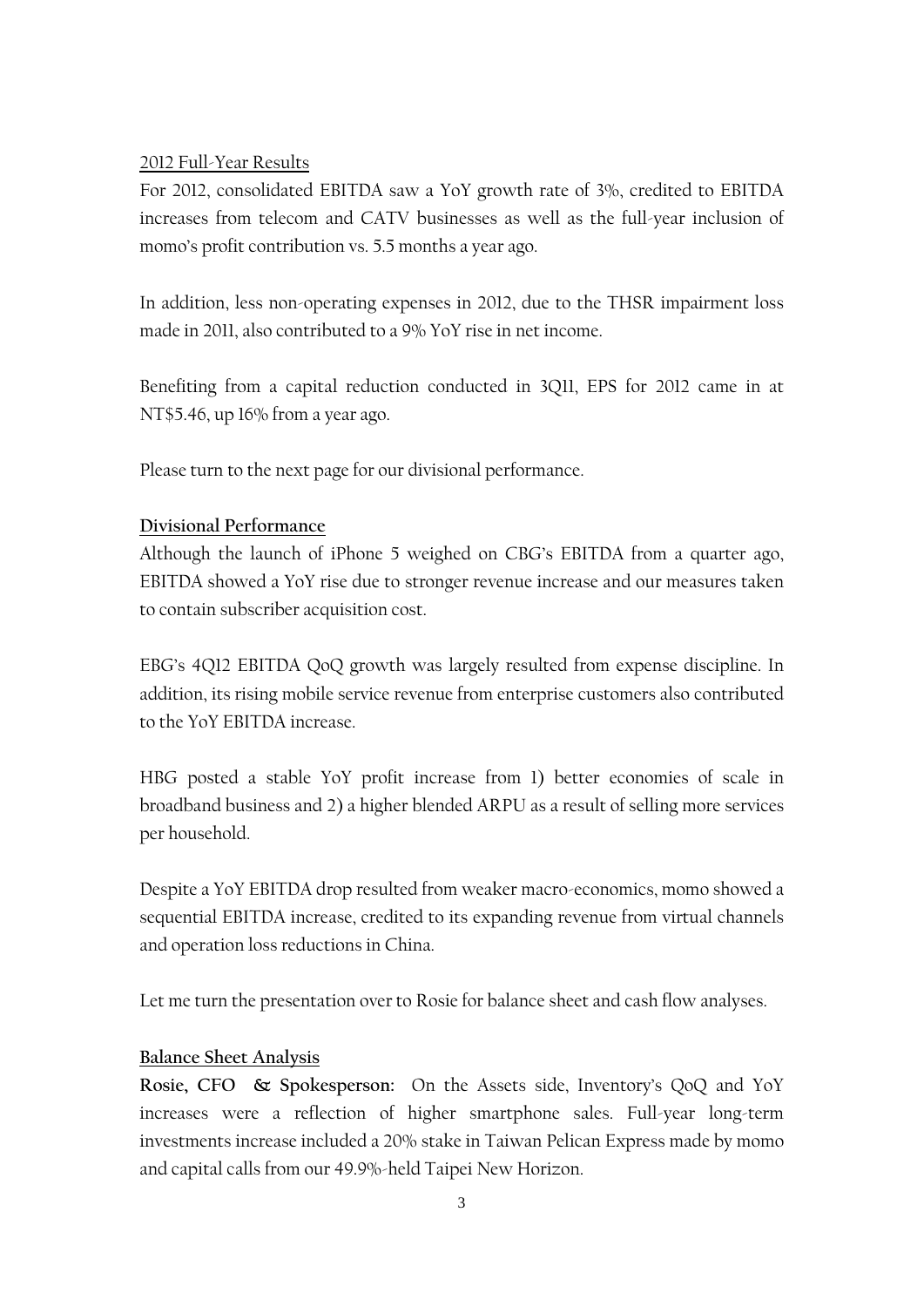On Liabilities & Shareholders' Equity part, along with the new issuance of straight bond for NT\$9bn in Dec. 2012, more short-term debt repayments were made to reduce our net debt balance to NT\$8.93bn, equal to 32% of our annual EBITDA. To support operational needs, our higher level of accounts payable resulted in the increase in other current liabilities in the quarter.

On the Ratios, with short-term debt repayment in 4Q12, current ratio went up. ROE in 4Q12 stayed at a reasonably high level.

## **Cash Flow Analysis**

4Q12 net cash inflow from operating activities grew QoQ on the back of higher inflows of changes in working capital. 2012 full-year operating cash flow remained stable as compared to 2011.

In terms of financing activities in 2012, net cash outflow of NT\$15.81bn was mainly due to NT\$13.88bn dividend payments and debt repayments. In 4Q12, more shortterm debt repayments led to a higher financing cash outflow.

On Capex and Free Cash Flow Analysis, our 2012 cash capex was NT\$3.68bn lower than the guidance of NT\$11.8bn due to delayed payments of the majority of the IDC (internet data center) construction cost to 1Q13 as well as incomplete payments for most of the 3G expansion completed in 2H12.

With more cash capex in 2012 than a year ago, full-year free cash flow came in at NT\$17.74bn, translating into a 6% yield.

## **2013 Forecast**

The International Financial Reporting Standards (IFRS) has been applied starting 2013. We expect 2013 revenue and EBITDA to grow 14% and 5%, respectively, shown on the three columns on the right.

We also will have an accounting policy change, which was approved this morning. We will change our accounting policy for bundle sales from Residual Method to Relative Fair Value Method. The P&L adopting relative fair value method are shown on the left three columns. Handset sales in 2013, which reflect market price adjustment, will be up to NT\$21.4bn, rather than NT\$12.8bn we will receive from customers. Mobile service revenue, factoring in the aforementioned, plus the impacts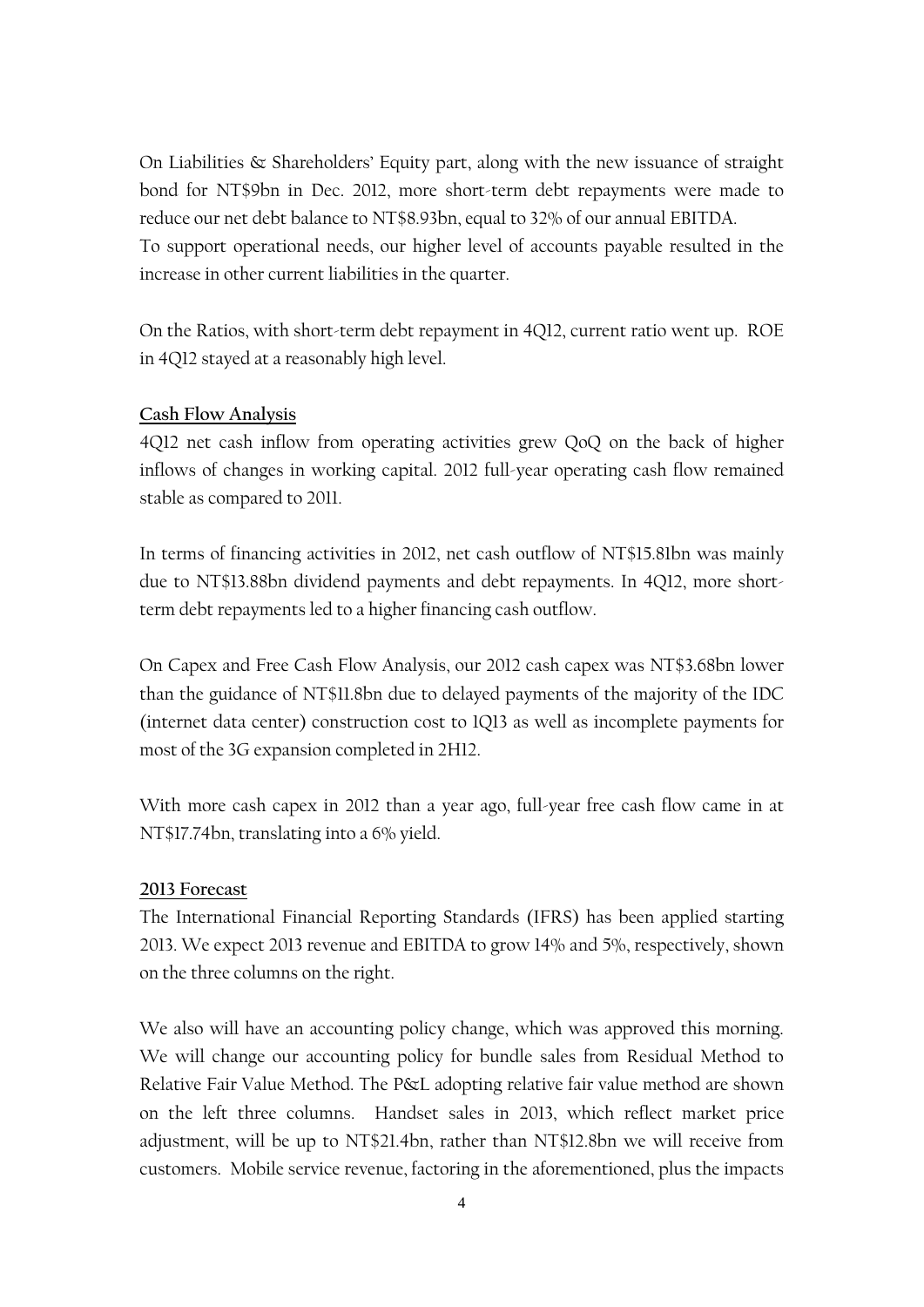carried forward from bundle sales prior to 2013, will be down to NT\$61.2bn. As a result of the accounting policy change, we expect revenues to increase by 12% with 2012 numbers also shown on the same basis and EBITDA to remain flat YoY. I will explain the difference in EBITDA growth rate on fair value and residual value bases later.

On the non-operating expense, non-operating expense increase will be mainly from larger asset write-off losses planned for this year and more interest expense resulted from higher gearing prepared for 4G. In a nutshell, we forecast our 2013 EPS to reach NT\$5.71.

## **Fair Value vs. Residual Value**

On the comparison between Fair Value method vs. Residual Value method, you can see from page. 15 that I will elaborate.

The additions to total revenue from residual value method to relative fair value method are forecasted to be NT\$0.66bn in 2013, shown in the upper circle. This, compared to NT\$2.15bn revenue difference in 2012 on a pro forma basis, explains the main difference in EBITDA growth from 5% on a residual value method basis to 0% on a relative fair value method basis as shown on the previous page. This also explains the subdued revenue and profit growth forecast for 2013 on YoY basis.

We also note that the accounting policy change has generated NT\$7.2bn increase in retained earnings as of the beginning of this year, reflecting accumulated adjustments arising from adopting relative fair value method due to unexpired contracts prior to 2013.

Now, I can turn the mic over to Vivien for board resolutions today.

## **Event Update**

**Vivien:** For the event update and key message, our board meeting had three important resolutions this morning. The first one is the consignment of direct store related operations and business. To enhance the company's distribution efficiency, TWM's board meeting today (January 31) approved to consign its direct stores related operations and business by setting up a 100% owned subsidiary with the ceiling of NT\$1bn. The resolution is pending AGM's approval.

The second one would be the accounting policy change. Just as the explanation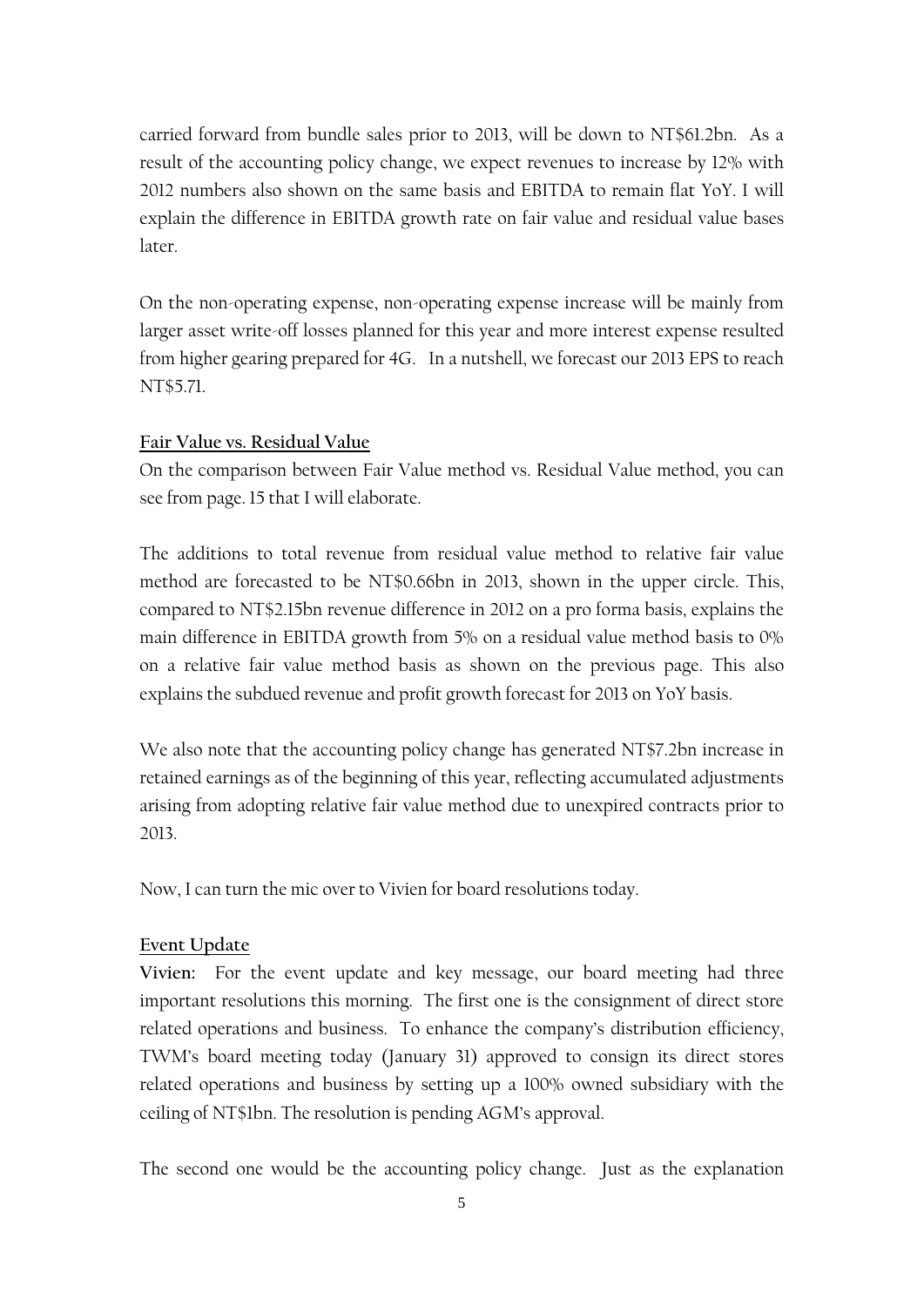Rosie made, to comply with the forthcoming implementation of IFRS, TWM's board approved the change in accounting policy regarding bundle sales from Residual Method to Relative Fair Value Method.

The third one would be the capex guidance for this year. The board has approved a capex of NT\$12.8bn, including NT\$8.8bn for mobile, NT\$2.4bn for fixed-line, NT\$0.9bn for CATV and NT\$0.7bn for momo.

Please turn to the key message.

#### **Key Message**

To wrap our presentation, this last slide summarizes the key message we would like to deliver.

In the face of a challenging environment, enhancing operating efficiency to grow our profitability and ensuring better customer satisfaction have become the top priorities for TWM. To this end, the consignment of the direct stores related operations and business and setting up the mobile device repair & logistics center in-house are paving the way for the stability of our long-term developments.

## **Q & A**

# **Chate Bencha, Credit Suisse HK:** I have a few questions related to the restructuring of your distribution channels by setting up a new company. Can you please elaborate how that's actually going to change the way your distribution channel works? How it's going to improve the customer's experience?

**Cliff:** As you know when the market becomes very competitive, the distribution channel becomes more and more important. Due to that, we in the past several years, Taiwan Mobile has expanded strongly in the retail side. We have set up shops every year. So, the number of employees in our retail operations has become very significant. The current personnel structure, the human resource policy for operators is not suitable for retail business because the retail business is very operational and you need very high human resources. In the meantime, the customers come to the shop not only for services, they also have device issues or they have maintenance issues and, in order to build up a facility to satisfy these customers, we think it's necessary to spin-off the operations so that we can build an organization to cater not only to the needs of the customers in the mobile service side, but also their needs for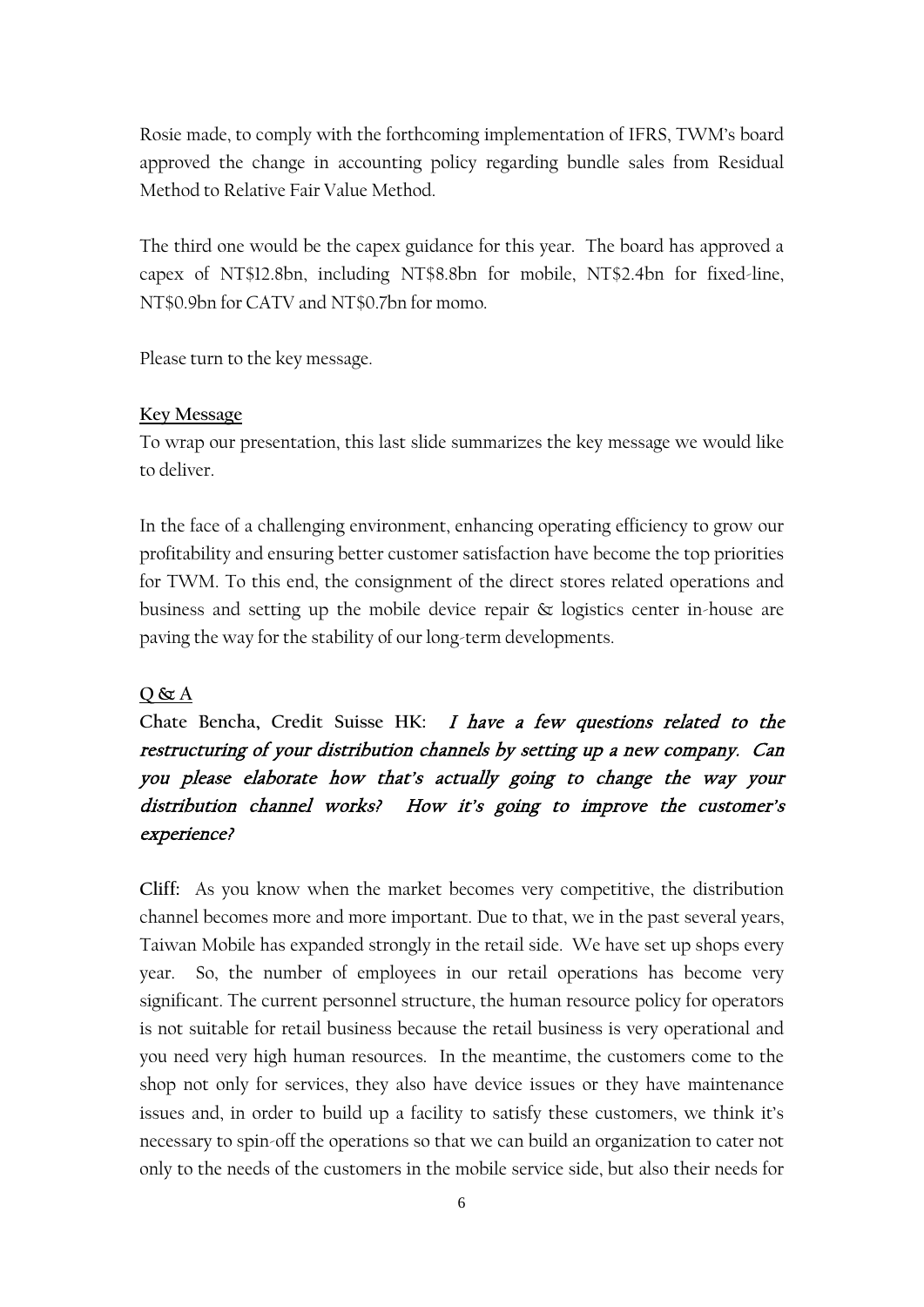services in the hardware and other related products. This our key reason for spinning off the operations.

**Chate:** *For this spin-off operation, is there any cost related to it that you might need to book one time this year or is it not really a change in the operation works and no cost or no revenue related to it?* 

**Cliff:** There won't be any cost issue. It's just a change to a different way to operate so that the retail operation can have more flexibility and can pursue certain new opportunities.

**Chate:** *I have three other questions in other areas. Number one, on the regulatory impact from the change in interconnection, how much you actually built the impact in and is it neutral on you or negative on you?* 

*The second question is regarding the assumption for momo within your FY13 guidance. Are you expecting any significant turnaround for momo in that or if momo actually executed better, would that result in any upsiderisk or is there any upside around that figure?* 

*The third question is related to the dividends. For the dividend you would be considering based on FY12 earnings that would still be based on the earning declared on the old accounting policy, so it's possibly 90% regular dividends on that earnings or is it earning under new accounting?*

**Rose:** We have already built in the impact from the regulatory intervention. And on the interconnection side, actually if you look at the EBITDA or net income, the impact would be roughly NT\$0.4 bn.

Momo is still pushing very aggressively for its growth on the internet business. But, as you know, it's a retail low-margin business. It does factor in some growth in profits for this year, which has been included in our forecast.

On the dividend issue, we will only discuss the dividend policy in the board meeting scheduled for April. So, we don't have any answer for you currently.

**Tien Doe, GIC Singapore:** On the capex side, you're increasing it for 2013. I'm just wondering going forward after 2013 whether this step up in capex to just under NT\$13 bn whether that would be sustained going forward as well in your opinion.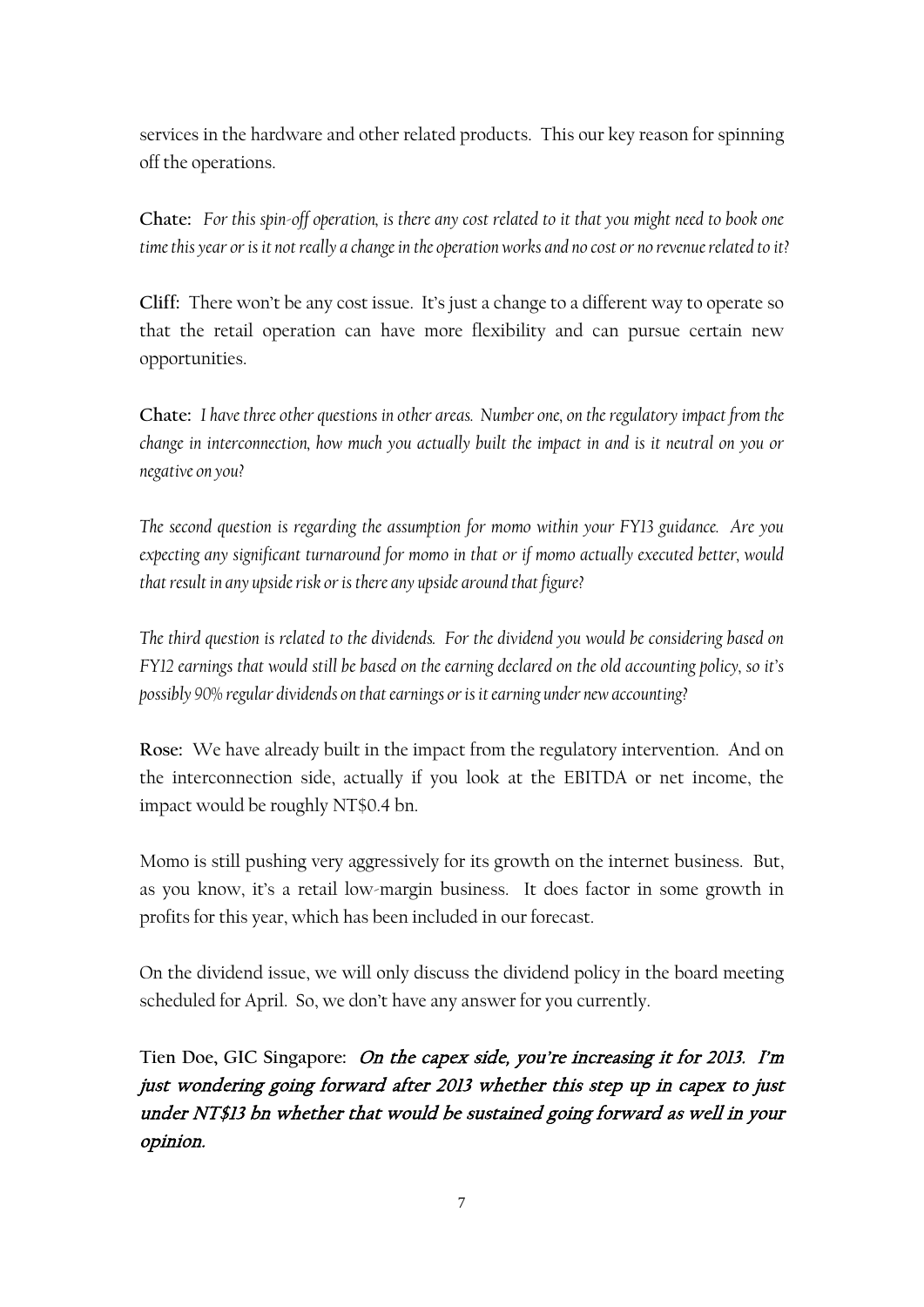# The  $2^{nd}$  question is on the accounting policy change. What is the idea behind the accounting policy change? I know it is to conform to IFRS. The accounting principle behind the relative fair value method as opposed to the residual method, what is that?

**Cliff:** Regarding the first question about capex, as for 2014, because the NCC is not going to auction the 4G license until 4Q of this year, it is not clear to us how much spectrum we can get. So, it's very hard to predict the capex level we will have in 2014, but, in 2013, the increase of the capex reflect the still very strong demand for data for this year. I believe the HSPA+ capex will be higher this year. In 2014, I think the capex allocated for 3G will be lower compared with this year because we will expect to spend some capex in 4G, but as I said, we don't know how much spectrum we will get and we don't know which frequency band we will get. So, it's very hard to predict.

**Rosie:** On your 2<sup>nd</sup> question on accounting policy change, if you go to the website of IASB now, currently, fair value method has been clearly mentioned on its website, it could implement formally as a guideline for all of the operators to follow. Once it's announced as a formal rule instead of an exposure draft at this stage, it could be implemented soon. Though it will allow some grace period for the operators to ready themselves for the change. Since we have been preparing for this change for some time, and now our system is ready for the change, so that's why we propose to change the accounting policy for bundle sales to reflect more fairly the operating results of our operations.

Lucy Liu, JP Morgan HK: *I have two questions. One is on your smartphone* strategy this year. Just wondering what's the general focus and new promotion strategy? Are you going to also migrate more from low-end to 3G? I just mentioned that your mid-to-low end smartphone mix actually is reduced. Is that going to be more focusing on high-end smartphone devices in the future?

Second one, on your cable business, just wondering what is the outlook in 2013, 2014 in terms of the growth? We know that CHT's IPTV has another tariff cut pressure and whether cable wants to keep certain discount to IPTV so that you will have pricing pressure in the future, too. And how about a strategy in terms of a re-zoning, like entering into other areas to provide cable services?

**Cliff:** As for the first question, the smartphone strategy, we are going to sell more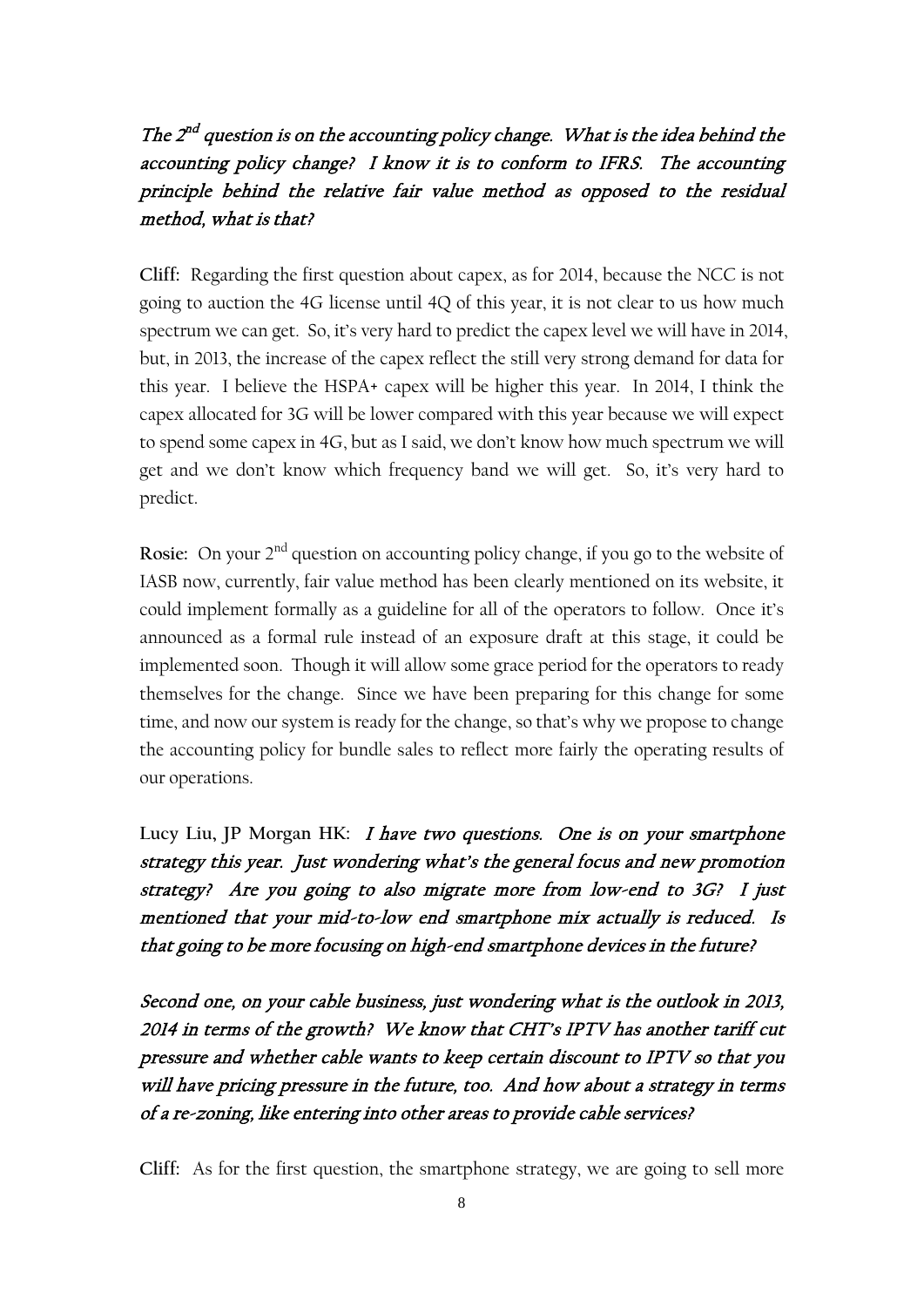smartphone this year than last year and there are more increases in these low-end and middle-end smartphones. We see that we will further penetrate the low-end and middle-end sectors. But we still see some fairly strong demand in the high-end sector because obviously the high-end Android smartphones have been very successful in gaining market share from iPhone.

As for the cable business, even though CHT is aggressively pushing MOD, but according to their forecast, they will grow 200,000 this year. We don't see that present a particularly strong threat in the near term. Our cable business in the analog side, the growth has slowed down. The slow-down is partly due to all the cable TV operators are pushing the digital cable TV. Right now, high definition has become a very attractive option and only digital TV can have high definition TV. So, this year, the capex level in the cable side is higher due to the government requirement to have certain digital TV penetration level, so we need to reach that level. In order to reach that level, we will aggressively push digital TV and our digital TV growth rate is much higher than MOD.

Regarding the re-zoning and the competition, I don't see there is a strong competition kicking in for at least next six months. Even though there are new applications for cable TV license currently reviewed by NCC, but there are a lot of conditions and terms the NCC needs to devise in order to ensure the new applicants can meet what the NCC would like to see. So, up until now, I don't see the new entrants will present a great threat at least for this year. So, the cable TV business for this year, digital TV will grow very fast and the high-speed broadband will still grow very fast. From my point of view, we still have a pretty good cable TV business for this year.

**Lucy:** *Can I add one more question on your EBITDA margin because I saw the monthly data trend in last year, except for January and December when you had quite strong impact from iPhone, in other months almost EBITDA margin stabilizes at 29% to 30%. It seems like you are forecasting 2013 EBITDA margin guidance is about 27% only. We understand that iPhone 5 impact this time should be quite short-lived because the supply in December was quite insufficient, so was just wondering what's the rationale behind this lower EBITDA margin?*

**Rosie:** On the EBITDA margin contraction is combination accounting policy change and more handset sales and also increase in momo's revenue.

**Steven Lau, Standard Chartered HK:** One question regarding momo, you didn't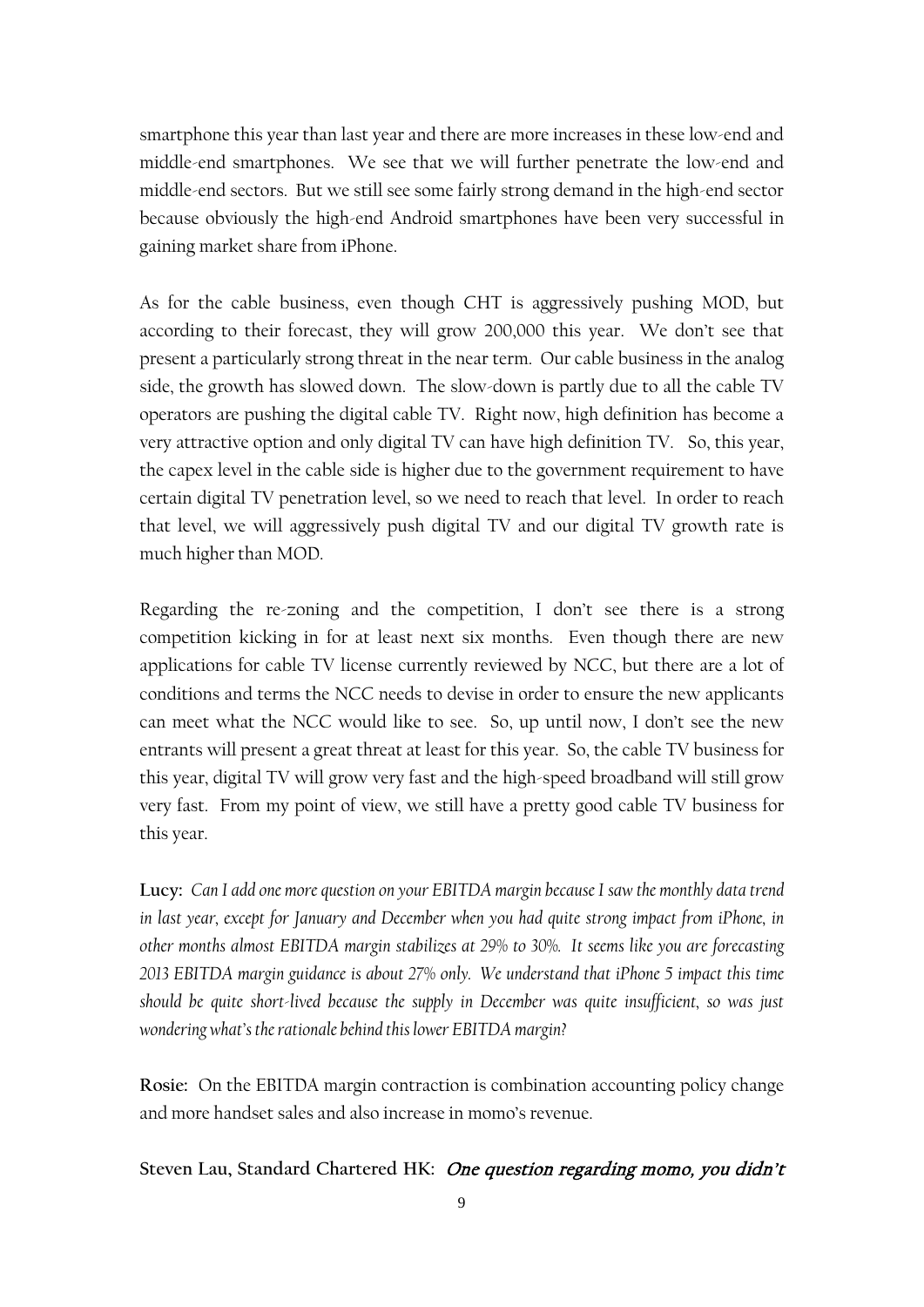# give guidance on momo's revenue for 2013, I'm just wondering what is your strategy for momo as far as growth and the possibility for this year? Do you have any target EBITDA margin for momo for this year?

**Cliff:** The economy seems to be getting better; at least, most of the people think the economy in Taiwan in 2013 will be better than 2012. Last year and this year, we still see very strong growth in the internet shopping. So, basically that is a good business. And the TV shopping may recover based on momo's current budget. So, I think if we recover TV shopping and we have strong internet shopping, the EBITDA will improve to a certain extent.

As for margin, I will turn to Rosie to answer that.

**Rosie:** The EBITDA margin for this year is forecasted to be flattish because you know that for internet shopping, despite strong growth, it also will introduce a big increase in cost, so we expect that to be flattish.

**Steven:** *By the end of the year, the government will auction the new spectrum. I think, given your cash position, maybe you need to raise some money. Do you have any plans to borrow more money this year?*

**Rosie:** I think we certainly will have plans to borrow more money for the auction. But it's actually very difficult for us to plan too much ahead because we don't know how much the auction will cost us. So, we are just preparing for a certain amount. As you may have noticed that we have already issued a new straight bond late last year for NT\$9bn and we will also do so. That's actually in line with the board approval that we got for last year in the 4Q.

**Jinjin Wang, UBS China:** I have two questions. One is regarding your 2013 forecast; you are forecasting a higher revenue growth as well as EBITDA growth based on the residual value method. I'm just wondering what are the key drivers for both forecasts? What's the upside and downside risks in your opinion?

The second question regarding the spin-off of your cellphone distribution channel. Have you done any exercise regarding what's the implication on your operational cost? Will that lead to any cost savings and, of course, I assume it probably will bring in some additional revenue streams.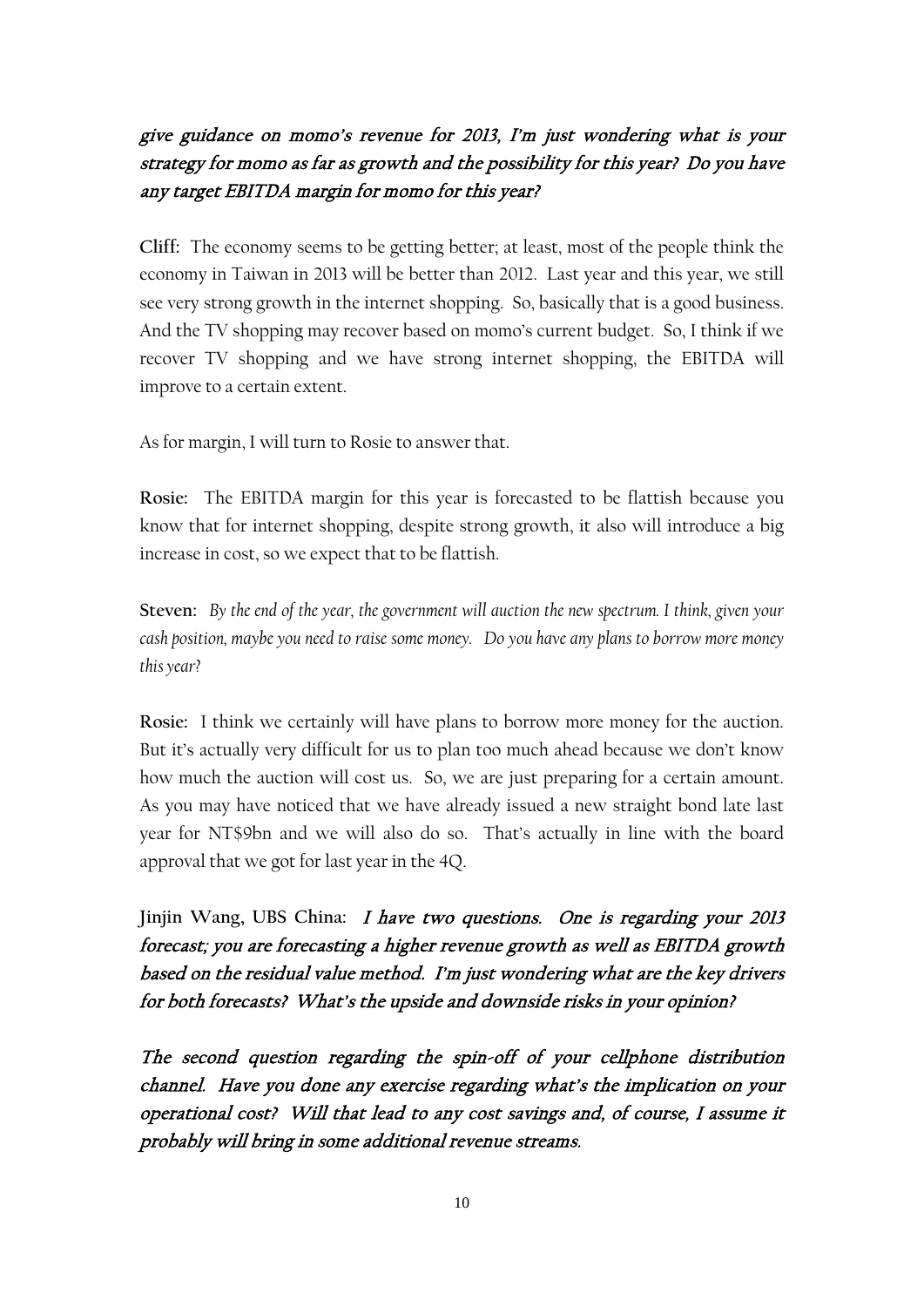**Cliff:** The key driver for revenue growth is still mobile data. So, we expect mobile data to grow very strongly for 2013. I think that's the major thing.

Regarding the spin-off the retail operation, of course, based on our internal calculations, there will be cost savings, but we also are expecting that because of the spin-off, these operations will pursue certain new opportunities, which will increase the revenue and profits in the long run.

**Jinjin:** *A follow-up question, regarding your revenue growth forecast, you see any potential upside or downside?*

**Cliff:** The revenue growth, I think the regulatory environment is a big issue. We have certain assumptions regarding the regulatory intervention in term of how much revenue will be lost due to the regulatory intervention. But this assumption is based on our internal calculation. But things may happen differently. As for mobile data side, I don't see there is a downside or particularly strong upside because the growth rate is roughly okay.

**Joseph Quinn, MacQuarie Taiwan:** In terms of IFRS, is this something that you expect your peers to be adopting? I don't expect to comment on their actual adoption, but do they need to adopt it? If not, can I get a bit of thought into your reasoning behind choosing this fair value over residual value?

On the momo side, this is more in relations to your spin-off of the retail business actually, how does that tie-in with momo given they do have their own retail locations and obviously their own retail business as well? Is that something that you'll would be looking to tie-in together as well given that there will obviously be some strong synergies between the two?

On the capex side, you did mention there will be some deferral payments. Can we get some color on that and how it influences the actual uptick in capex that we're seeing in 2013 guidance?

And, lastly, is on the NFC side. There is obviously a recent announcement in terms of a JV between yourself and the peers, and EasyCard. I just want to get a bit of input on that side of the business and what's your thinking there in terms of timetables? And in addition to how you see how that working with the mcommerce given that was obviously was a key topic that you had discussed with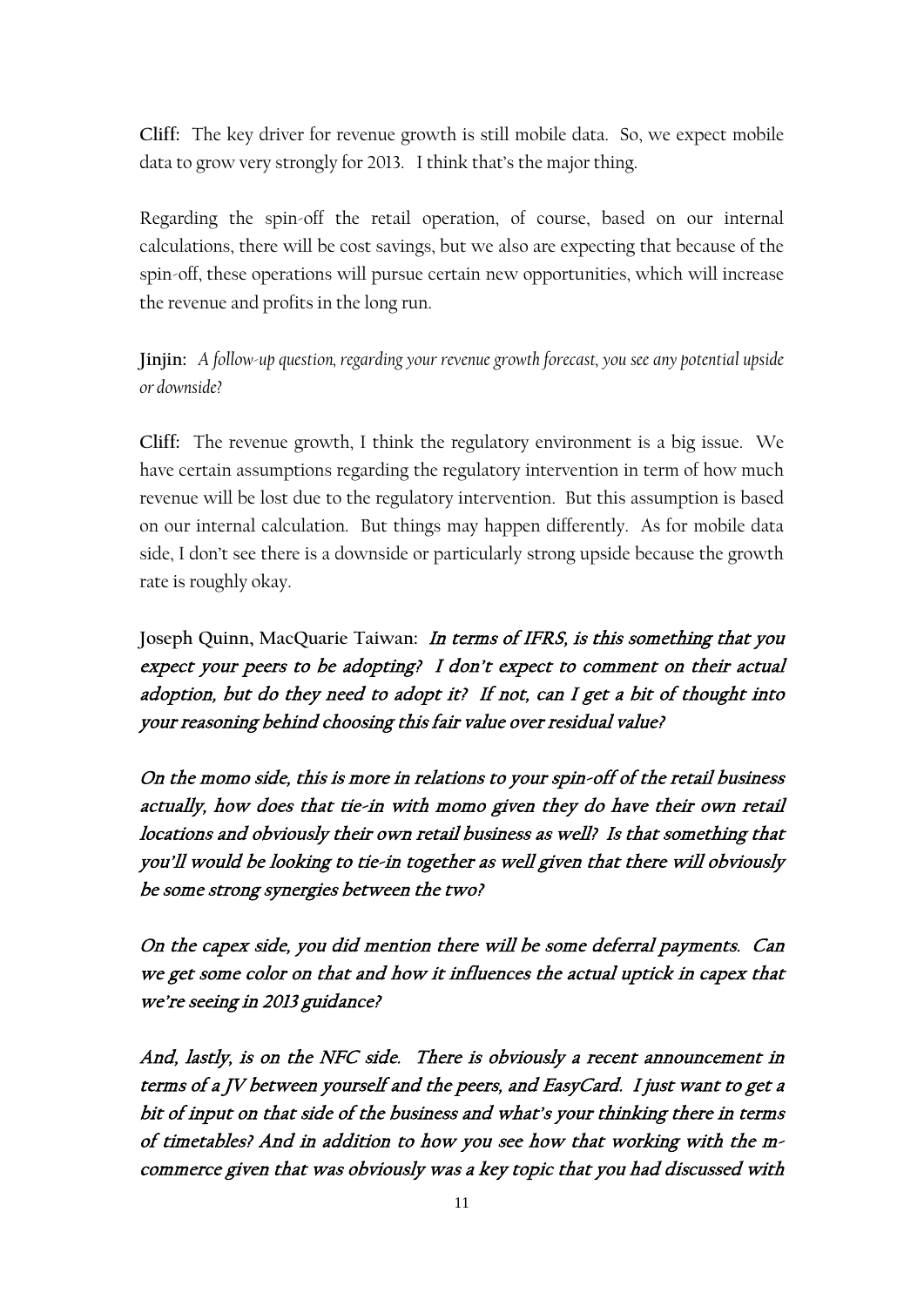## the acquisition of momo?

**Rosie:** On the IFRS question you just raised, as far as I understand, CHT just had their conference call with you guys, they haven't decided to adopt relative fair value method, at least not for this year. Once it becomes a rule, a formal rule instead of a draft, everybody would have to follow IASB's ruling. I don't think they could be excused from using relative fair value method.

**Joseph:** *So, basically you're pre-empting that this will something they will have to do anyway.*

**Rosie:** Yes, because it's been published on the IASB website already, that will change the exposure draft into a formal rule this year.

**Joseph:** *That makes it a lot clearer. Thanks.*

**Rosie:** They actually mentioned it will be in the first half of this year in their exposure draft on the website.

**Cliff:** As for the momo question you raised, momo has roughly 50 or 60 shops. Currently, we haven't talked about how to work with them. So, I don't think this is something we have in mind in the near future.

**Joseph:** *There was also a question on the deferred capex and also on the NFC.*

**Rosie:** You're talking the difference between cash capex and our capex budget, right?

**Joseph:** *Correct.*

**Rosie:** They are just payments that haven't been made and it happens every year, actually. We sometimes need more time to confirm that the work is properly done or the equipment is properly delivered and set up. So, there's always situations like this every year.

**Joseph:** *Ok, so I should take the \$11.8 bn of 2012 as themore firm actual capex input.* 

*And, Cliff, could you give me a bit of insight into any of your thoughts of the NFC, particularly on how that would work for momo as well?*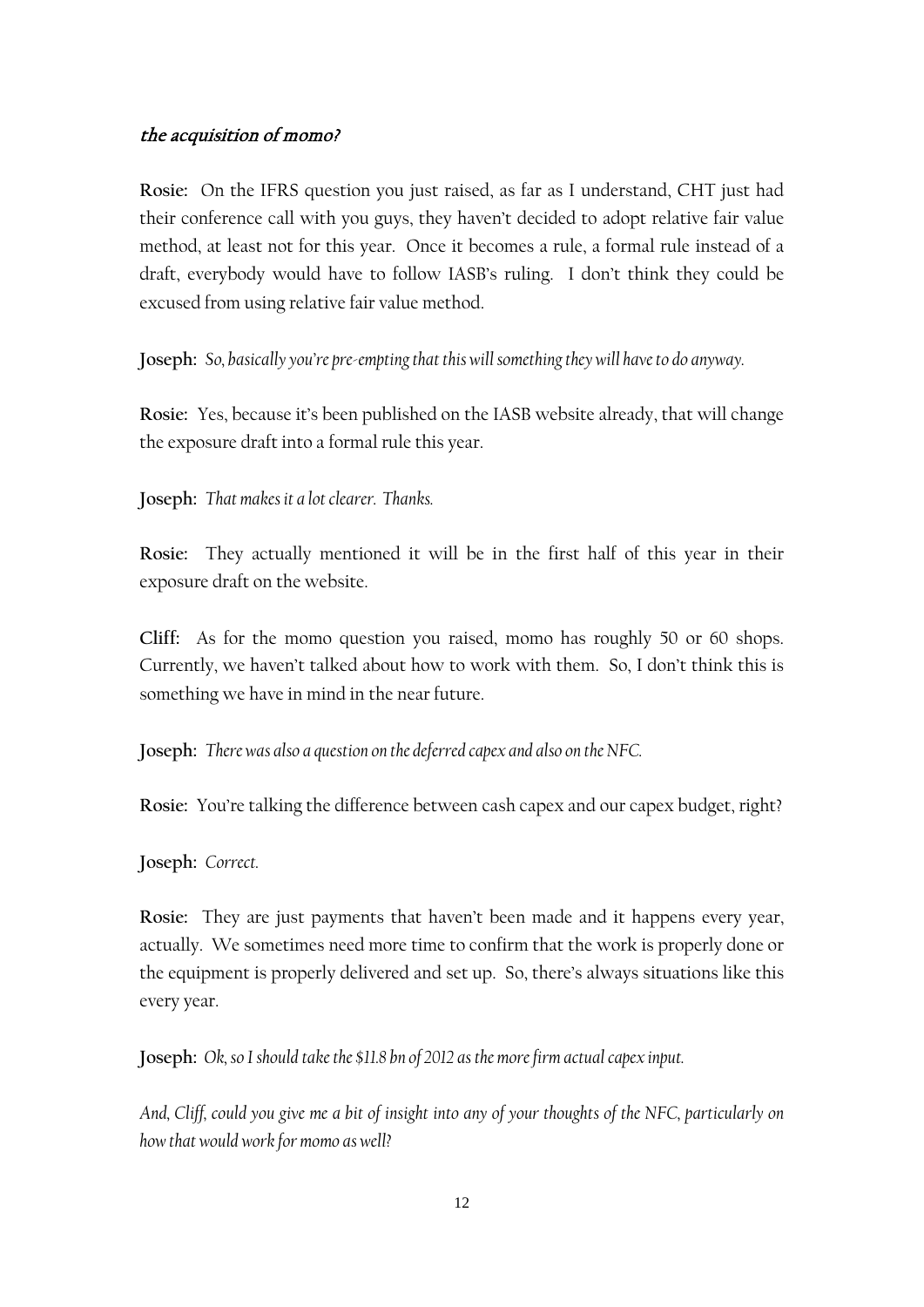**Cliff:** As you know, the Fair Trade Commission has approved the setup of this NFC consortium and I think the company will be incorporated in the  $2<sup>nd</sup>$  quarter of this year and it takes a certain time to build the system. I think the company can only provide the NFC services roughly at the end of this year, so the revenue and the business opportunities will not be a factor until next year.

**Joseph:** *How would you see momo utilizing this or do you think it's something more directed toward the Taiwan Mobile subscribers and themselves?*

**Cliff:** We are also working on how to leverage these NFC opportunities. I think Taiwan Mobile will have better usage of this NFC technology than momo.

**Chate Bencha, Credit Suisse HK:** The first one is regarding smartphone penetration. Just want to confirm what you ended the year with in terms of smartphone penetration.

The second question is regarding your guidance again. I understand that, on EBITDA and net profit, you built in the impact of interconnection reduction of around NT\$0.4 bn. Any guidance in terms of the tariff reduction and the impact on that? I understand it has not been finalized. Just want to hear your thoughts.

The third one is related to capex again. Would I be right if I just take FY13 capex budget and just minus that by NT\$3.something bn from FY12 and derive net capex budget of NT\$9.1bn for FY13 instead of NT\$12.8bn?

**Rosie:** I think we have mentioned somewhere in our presentation the mobile data adoption rate already. So, we don't think smartphone penetration is a better indication of our mobile internet business than this one. So, we will not disclose smartphone penetration anymore. The target for mobile internet adoption rate is on page 14, right? Oh, sorry, it's 59% for this year from 41% last year.

**Chate:** *Ok, perfect.*

**Rosie:** On your capex question, our capex for this year is NT\$12.8bn, so you don't need to do any further revision or re-calculation.

**Chate:** *This NT\$12.8bn includes or not includes the delay in payments. So, it does not include the delay in payment.*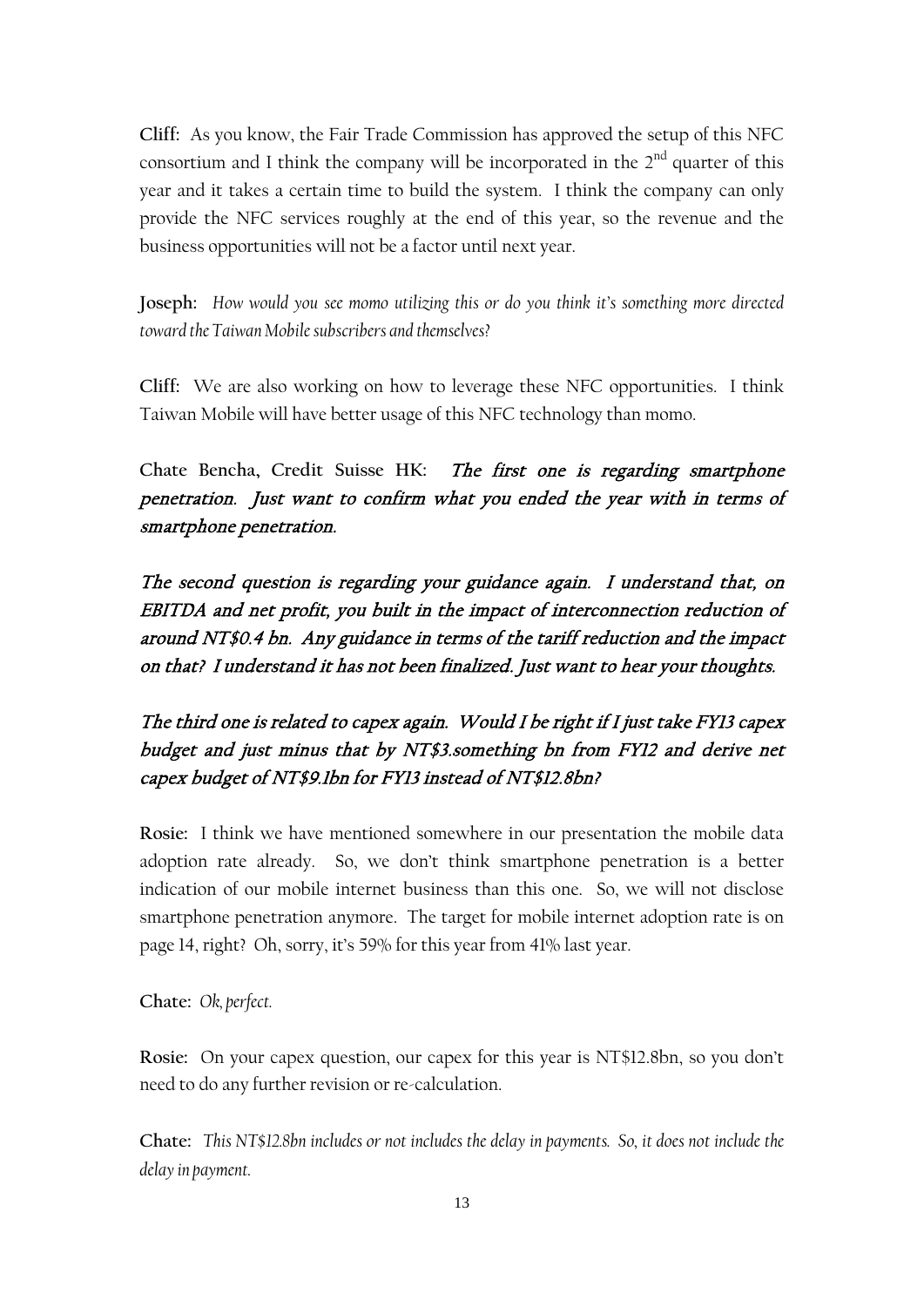**Rosie:** It doesn't include any delayed payment.

**Cliff:** The delayed payment belongs to last year's capex.

**Chate:** *So, last year's capex is still NT\$11.8bn and this is NT\$12.8bn, so it's a NT\$1bn increase.*

**Matthew Wolf. Capital World HK:** Three questions for me. The first is on operating leverage. As you point out in the first slide, you're seeing significant revenue growth for the first time in a few years. But that's not coming through in margins, particularly in the consumer business group and I was wondering if you can talk through about why that's the case and when you expect to see more operating leverage.

The second question is on mobile data competition. Can you talk a bit about the state of competition, particularly on mobile data pricing?

And the third is on the fair value vs. the residual value. Can you remind us how you account for handset cost and does this change imply any change in accounting for handset cost?

**Cliff:** As for the first part, even though we see strong growth for this year, due to the regulatory intervention, we would lose a certain revenue and profit every year. That's one issue, so that our profit would be under pressure. The second issue is that even though we see strong growth in revenue, but the subsidy level, the subsidy amount for each year is higher and higher. So, how to manage the subsidy level and the amount is a key consideration or key strategy for 2013 and 2014. I think this is an issue for all the major operators in Taiwan to be addressed. We will try to lower our subsidy and try to see whether we can have some success starting from this year.

**Rosie:** Let me elaborate a little bit on the operating leverage question you just raised. Basically, if we adopt accounting policy change, on a ROC GAAP basis, our telecom revenue will grow 7% and the consolidated operating profit will grow by 5%. Because of some increases in asset write-off, the net profit would only grow by 1%. So, there is operating leverage if without accounting policy change.

And, on your third question on handset cost, they are the same on both bases.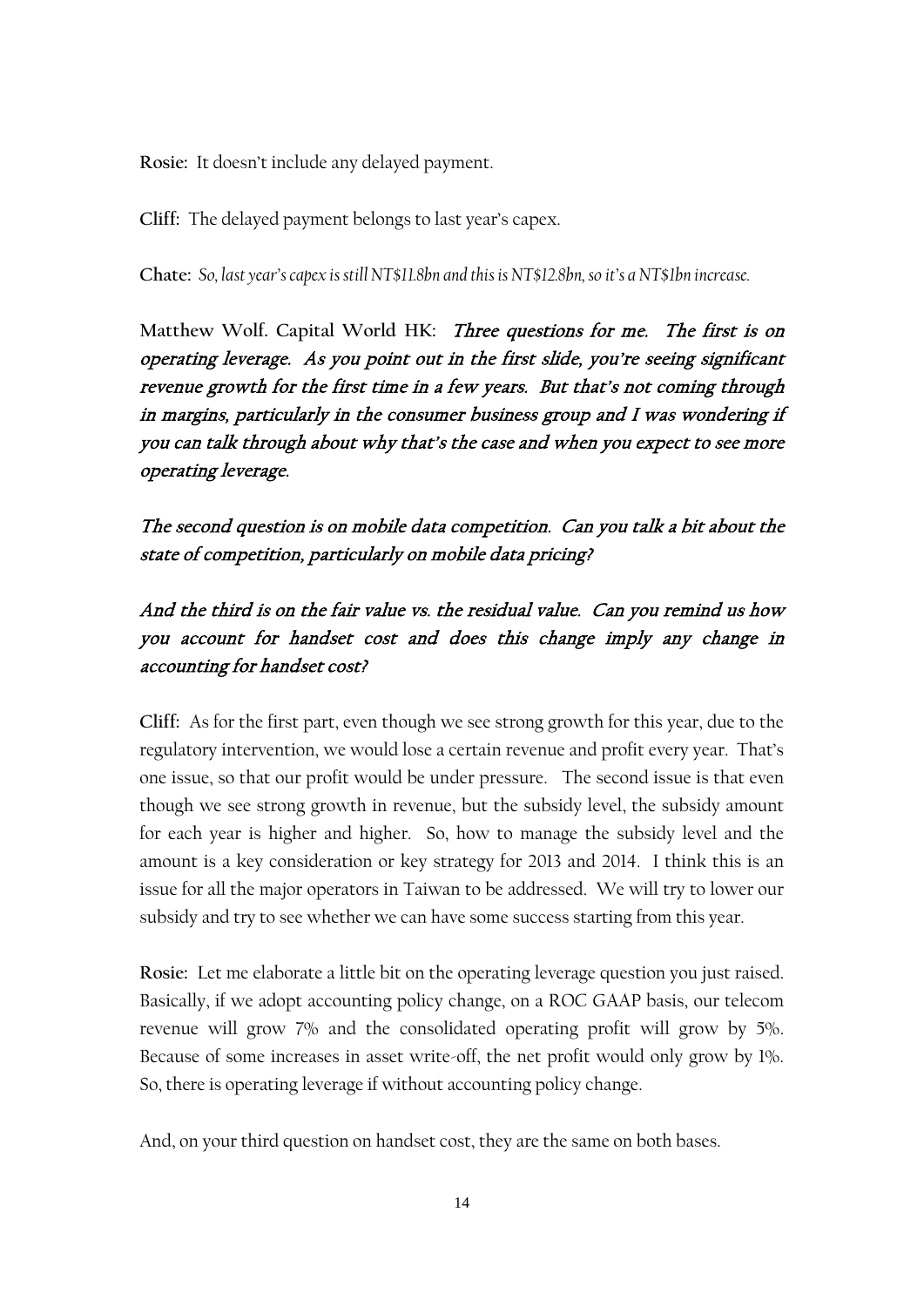**Cliff:** Regarding the mobile data competition, Taiwan still has all-you-can-eat pricing and most likely this will not change until the launch of 4G. So, I don't see there is a tremendous difference in pricing for the coming year. So, I think the competition will still stay the same, the pricing will stay the same.

**Matthew:** *If I can ask just a couple of follow-ups on that. I guess, on the first point, on the revenue*  growth and the handset subsidy, eventually in the handset adoption curve, you reach a point where the *incremental subsidy starts to decline and you're probably approaching the 30-40% smartphone penetration. So, when do you see that point at which the incremental subsidy is not growing?* 

*The second one is just a follow-up on the accounting policy, can you confirm, on the cost side, do you expense it upfront fully or do you amortize it?*

**Rosie:** Fully. Fully on both bases.

**Matthew:** *Okay. On that first question, on the operating leverage question?*

**Cliff:** We still see incremental revenue for 2013. When it will happen, we don't know because the handset vendors are competing aggressively, so this year and next year, we will see more and more products. There is very strong pressure to drive down the handset price and you have new players. Therefore, if the price of the handset can be lower and if we can cut down the subsidy level, then this incremental revenue will grow in 2014 or even beyond. It's a mixture of factors and it's very hard for me to say at the moment. But, as far as I can see for this year, clearly we do see incremental revenue for this year.

**Matthew:** *And, Cliff, just on the data point when you were answering that, towards the end of last year, there started to be some promotions in the market where customers could get large amounts of data, maybe a GB or enough to use on an iPhone for significantly cheaper than the NT\$699 that it used to be. Are those promotions continuing in the market or have they started to relax?*

**Cliff:** They are still in the market, but even though you have these lower priced with a big data package, but most of the people still chose to have all-you-can-eat.

**Matthew:** *And the all-you-can-eat is not at a discount.*

**Cliff:** No, it is not at any discount.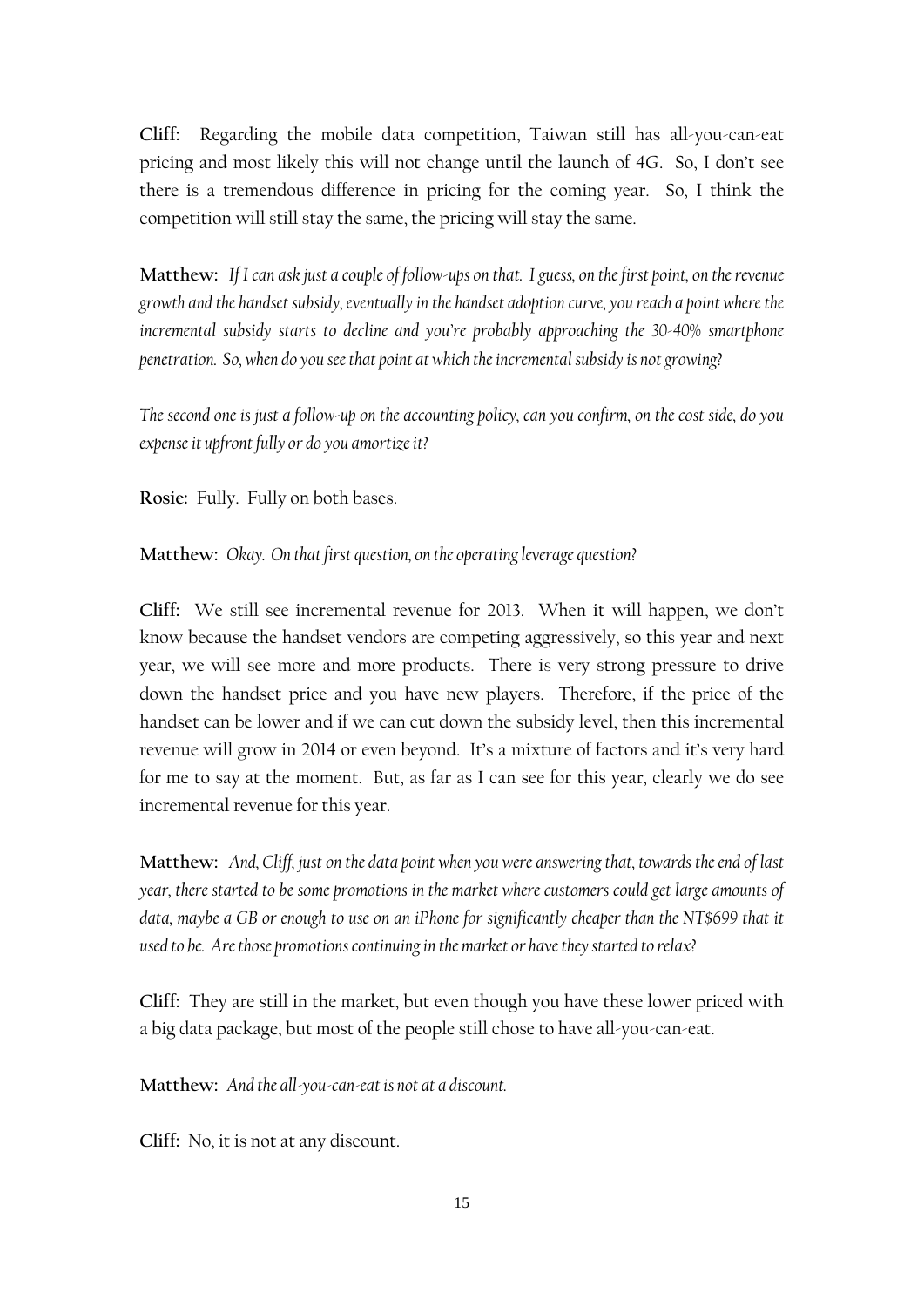**Rosie:** And I just want to elaborate a little on the accounting policy change. I don't know whether you have read our last page of the presentation material. It shows clearly how revenue during the contract period will be allocated. If you have a look at it, you'll find that actually the revenue during the contract period remains the same if you compare that to the residual value method. And also the profits during the contract period in total will also be the same. It's just allocation of revenue and profits during different periods, but during contract period, total revenue and profits are the same.

**Sydney Chang, Bank of America HK:** I have two questions. One question is on the cable business. You said the cable digital TV and the high definition TV will grow very quickly this year. I'm just wondering when a subscriber moves from cable TV to digital TV, what's the ARPU impact? How much incremental ARPU can you get? What's the impact to the cable EBITDA margin?

The second one is on the IFRS adjustment. Will you provide more retrospective numbers and data for us for the last couple of years for reinstated financials? And, also, in the future, will you report the ARPU before and after the adjustments?

**Rosie:** We will take that into account. We will only disclose some year-on-year numbers for your comparison this year because we are only required to provide 2012 numbers on a pro-forma for regulatory fulfillment. So, that's why we only compare 2013 with 2012. And it's very time-consuming and labor-intensive to come up with the retroactive numbers, so it's kind of difficult for us to do so. I hope you understand our position.

On the cable TV with the DTV, the ARPU will grow by roughly NT\$130. It's on page six.

**Gary Yu, Morgan Stanley HK:** I have one question regarding your 2013 guidance. It seems, on a like for like basis, based on the old accounting, you're expecting the service revenue to grow 7% in 2013, which seems to be an acceleration compared to last year, which was roughly 4% if I'm not wrong. What is the key driver of these acceleration of growth, is it more coming from mobile business and can you also clarify whether it is already incorporating the reduction in interconnect revenue, which means from an ARPU perspective, the growth rate can be even higher than 7%?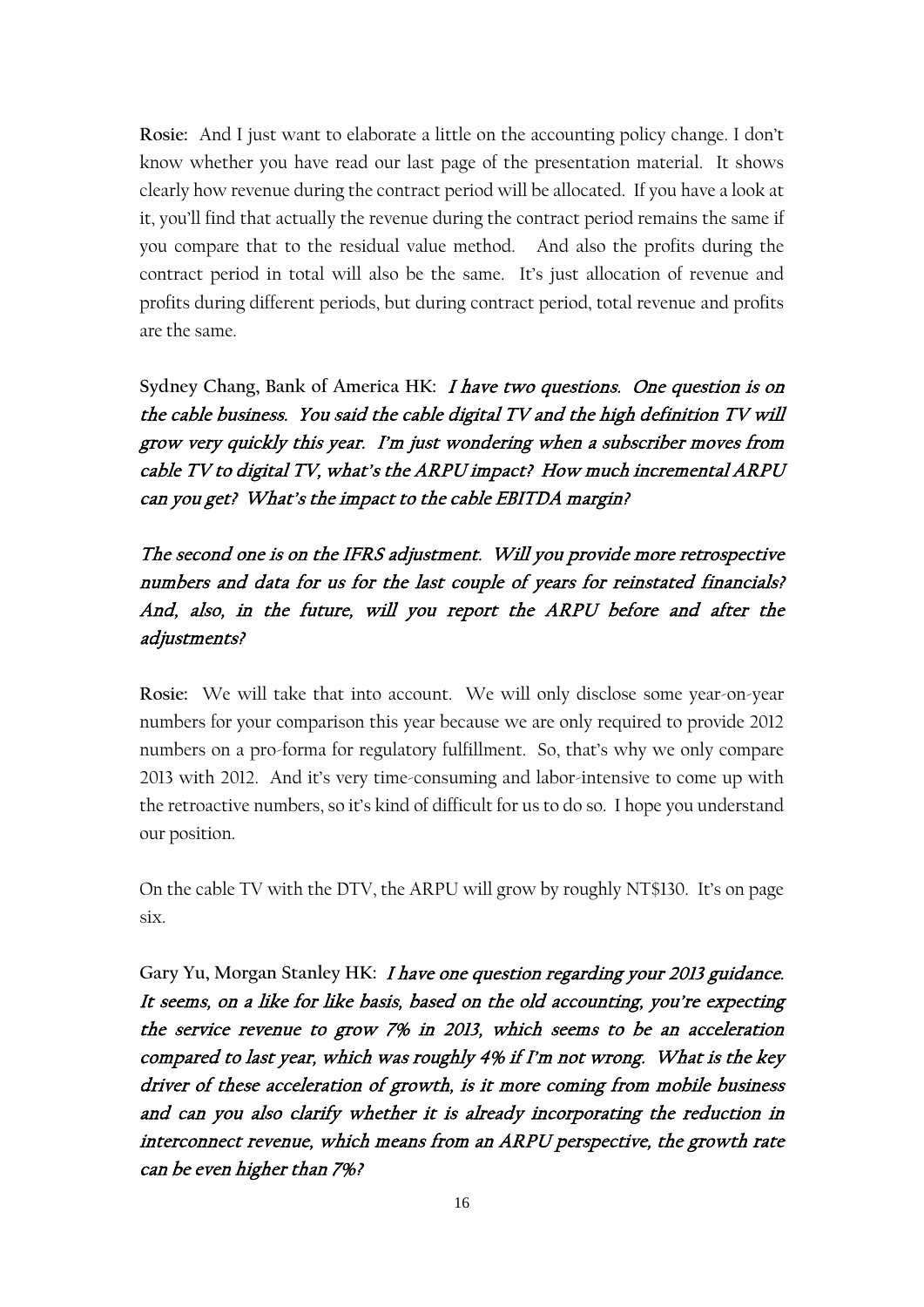**Rosie:** Interconnection impact has already been factored in our 2013 guidance, as mentioned earlier. And the increase in revenue is a combination of a growth in subscribers and also ARPU.

**Sydney:** *Right, so you expect a growth in the subscriber number and ARPU will be even higher than last year?*

**Rosie:** Yes, mostly driven by data revenue growth.

**Joseph Quinn, MacQuarie Taiwan:** When you looking at your cable targets for this year, can you gives us some insight into what you're looking for your internet growth, the cable growth and also the digital TV side?

**Rosie:** Cable broadband growth is expected to grow by 10% this year.

**Cliff:** In the 4Q, the DTV growth rate was 68%. In the coming year, because of government regulation, our cable TV business will deploy more cable setup boxes even though those setup boxes are very simple function setup boxes to increase the penetration rate. So, the penetration rate will grow very fast. I believe it will be beyond 30% or 40% because there is a mandate from the NCC and the local government to demand to reach a certain percentage. However, for certain cable TV penetration, the ARPU is not going to be higher. So, don't use the growth rate of the subscribers equal to the growth rate of revenue.

**Joseph:** *Ok, so basically you're providing a cable TV box to a customer, but not necessarily getting any additional revenue from it.*

**Cliff:** Yes.

**Joseph:** *Did you get particular targets that you need to reach for 2013, 2014?*

**Cliff:** 40% this year.

**Steven Lau, Standard Chartered HK:** A follow-up question on the mobile business. I think your overall EBITDA margin will be declining for this year. How about the mobile business EBITDA margin for this year? Should be improving or flat or declining?